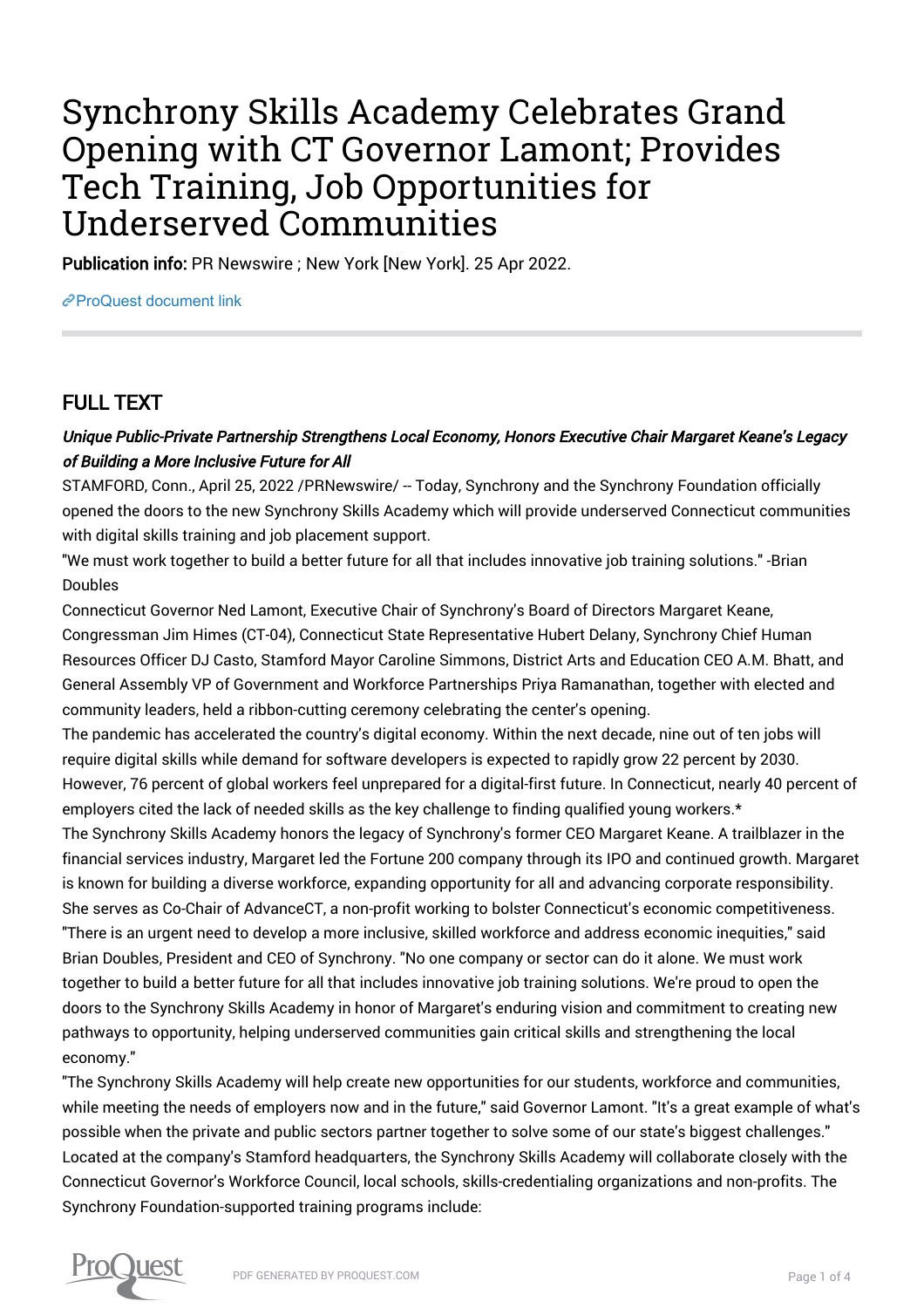• An intensive 12-week bootcamp with General Assembly where individuals will gain software engineering skills and job placement support, no degree or experience required.

• An eight-month afterschool digital training program with non-profit District Arts and Education (DAE) where high school students will hone critical skills in web development, UX design and data analytics. Local youth will also receive college and career support from non-profit Future5, the University of Connecticut's Engineering Ambassadors and Synchrony.

"Our future depends on our ability to train and upskill our workforce, staying ahead of skills that will be required by businesses," said Keane. "This includes ensuring the next generation has opportunities to learn and build the digital skills needed to succeed. The Synchrony Skills Academy is one way we can lift up and empower our community and create a more equitable future right here in Connecticut. I'm honored and humbled to be part of it." "Education and innovation are going to be the keys to combating many of the challenges our country and the world will face in the coming years," said Congressman Himes. "Bringing these skills to traditionally underserved communities, as Synchrony is doing now, will benefit not only families, but our communities as well as we build a better future."

"It is critical that we bridge the gap between skills and work in a way that promotes equity building on inclusion for all," said Connecticut State Representative Hubert Delany. "We are delighted that Synchrony chose Stamford equip our students with skills needed to succeed in the workforce."

"As the economy continues to change, especially after the COVID-19 pandemic, it is imperative that we provide critical training to students to make sure they are prepared for careers in tech and data fields," said Stamford Mayor Caroline Simmons. "The Synchrony Skills Academy will provide a unique opportunity for youth and provide them with the knowledge, skills, and training to make sure they are prepared to compete in a global and digital economy. Stamford is proud to be the home of Synchrony's headquarters and to partner with them on this mission."

"Our mission is to use education as a vehicle for social justice, while also supporting our State's need for a workforce with deep digital-era skill sets. The Synchrony Skills Academy is an ideal collaborator for us in serving that mission in Fairfield County," said DAE Founder A.M. Bhatt. "The opportunity to help reverse a decades-long trend in inequitable access to tech education is just as important to us as the development of the tech workforce, and we're delighted to collaborate with as thoughtful and committed a partner as Synchrony."

The 10,500 square foot, multi-million-dollar center is designed to spark discovery and innovation with a makerspace that encourages hands-on learning (3D-printing), an open space for collaboration, a gaming area as well as classrooms for interactive STEM activities like coding, robotics and virtual reality. These skills can help participants obtain roles in high-paying, fast-growing fields such as data analytics, UX design and software development.

The Synchrony Skills Academy is part of the company's \$50 million, five-year initiative (Education as an Equalizer), to increase access to higher education, skills training in high-growth fields, and financial empowerment for underserved communities and its own workforce.

#### About Synchrony

Synchrony (NYSE: SYF) is a premier consumer financial services company delivering one of the industry's most complete digitally-enabled product suites. Our experience, expertise and scale encompass a broad spectrum of industries including digital, health and wellness, retail, telecommunications, home, auto, powersports, pet and more. We have an established and diverse group of national and regional retailers, local merchants, manufacturers,

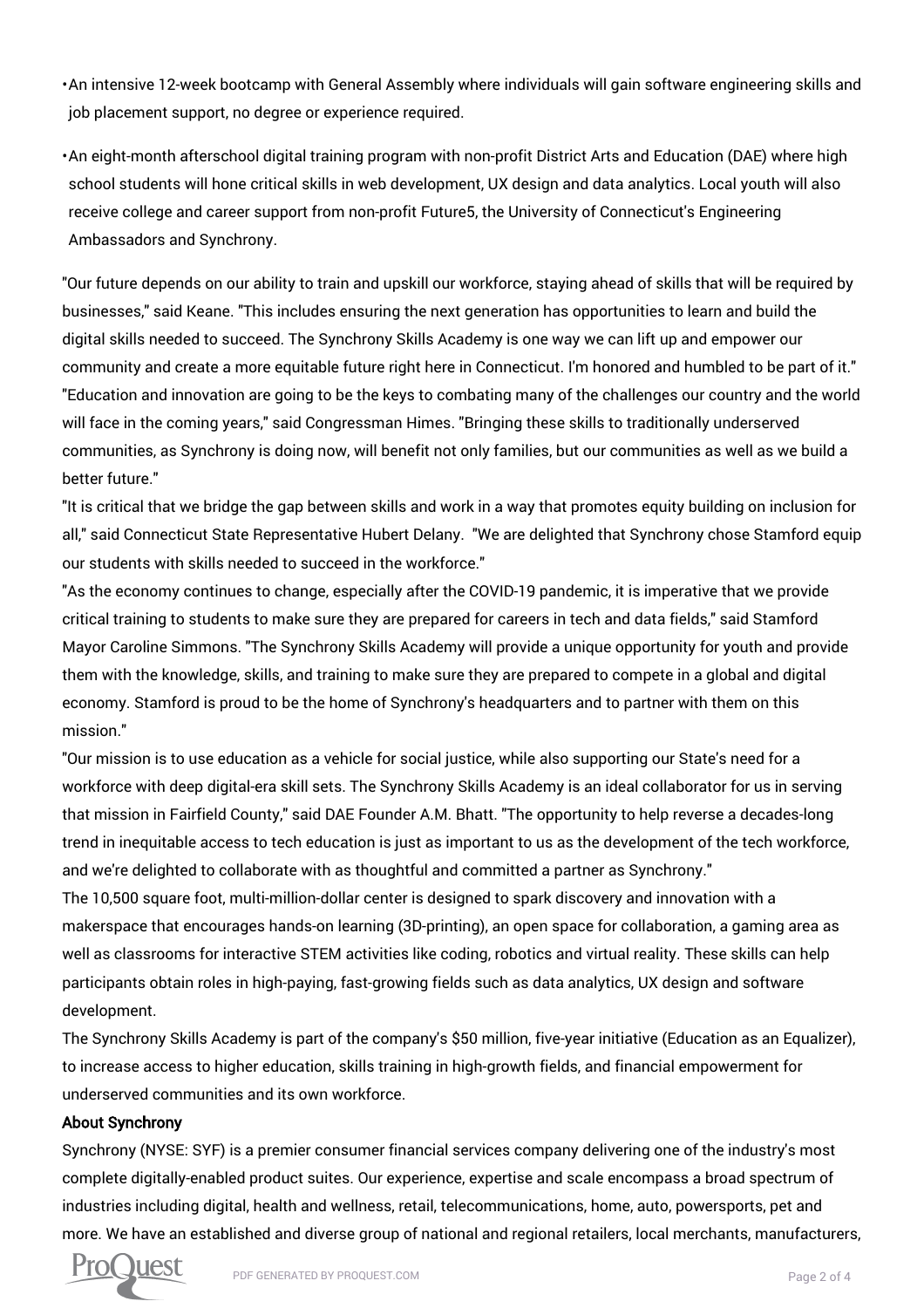buying groups, industry associations and healthcare service providers, which we refer to as our "partners." We connect our partners and consumers through our dynamic financial ecosystem and provide them with a diverse set of financing solutions and innovative digital capabilities to address their specific needs and deliver seamless, omnichannel experiences. We offer the right financing products to the right customers in their channel of choice. For more information, visit www.synchrony.com and Twitter: @Synchrony.

#### About District Art &Education

District Arts and Education (DAE) is a Connecticut non-profit providing educational programs that democratize access to 21<sup>st</sup> century digital career and life skills for high school students and young adults from communities that have been historically and systemically under-resourced. Headquartered in New Haven with an additional location at Synchrony Skills Academy in Stamford, DAE nurtures world-class technologists through technical and professional training and certificates that serve as a catalyst for transformation. Youth programs emphasize learnby-doing development in a collaborative, nurturing environment while the DAE Adult Skills Academy offers a fourmonth immersion in software engineering. Balancing both the content and the context of learning, DAE strives to develop human beings who are highly technology-fluent and deeply humanity-centric. For more information, visit www.transformnhv.org.

\*World Economic Forum, January 17, 2020; U.S. Department of Labor; Salesforce Global Digital Skills Index, January 2022; 2020 Survey by the Connecticut Business and Industry Association

#### Media Contact:

Angie Hu

Angie.Hu@syf.com

View original content to download multimedia:https://www.prnewswire.com/news-releases/synchrony-skillsacademy-celebrates-grand-opening-with-ct-governor-lamont-provides-tech-training-job-opportunities-forunderserved-communities-301532078.html SOURCE Synchrony CREDIT: Synchrony

## DETAILS

| Subject:                       | Innovations; Collaboration; Awards & honors; Pandemics; Empowerment; Workforce;<br>Digital economy; Local economy; Data analysis; Skill development; Community;<br>Governors; Financial services; Secondary school students; Software engineering;<br>Learning; Education; Nonprofit organizations; COVID-19; Skills |
|--------------------------------|----------------------------------------------------------------------------------------------------------------------------------------------------------------------------------------------------------------------------------------------------------------------------------------------------------------------|
| <b>Business indexing term:</b> | Subject: Workforce Digital economy Local economy Skill development Financial<br>services; Industry: 61142 : Computer Training                                                                                                                                                                                        |
| Location:                      | <b>Connecticut; United States--US</b>                                                                                                                                                                                                                                                                                |
| People:                        | Keane, Margaret; Doubles, Brian                                                                                                                                                                                                                                                                                      |
| Classification:                | 61142: Computer Training                                                                                                                                                                                                                                                                                             |